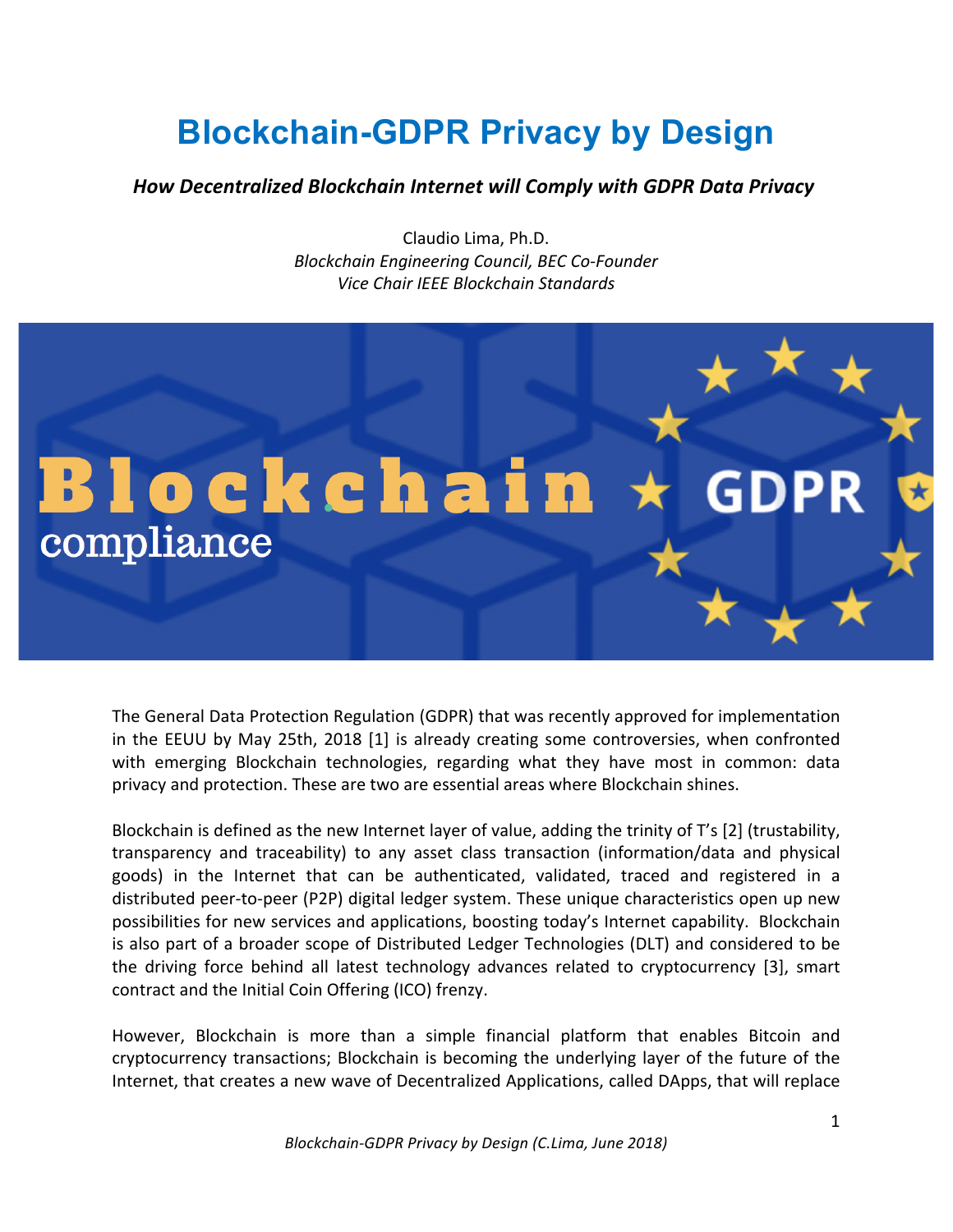most of today's centralized cloud Internet application. With Blockchain, businesses will experience a complete transformation of their current models by removing intermediaries, reducing costs and improving the trustability of the Internet, and therefore enabling a new wave of decentralized services.

At the time, the GDPR was first proposed by the European Union in 2012 [4], the Internet was only focused around the web-centric centralized cloud-based Internet. All GDPR data collection and processing for companies and individuals were considered based solely on this centralized cloud service model world. With the full introduction of P2P decentralized Internet technologies concepts around July 2017, which is the foundation of DLT/Blockchain, the GDPR model as it has been conceived is already outdated.

The first consequence of this assumption is that the enforcement of GDPR becomes a very challenging and controversial subject. From the lawmakers and regulators perspective, it requires adjustments to the GDPR framework to adapt to the new Blockchain-driven decentralized Internet technology model. In some cases, this could even threaten the broad adoption of decentralized Blockchain models if this issue is not well understood and clarified at the beginning since Blockchain and GDPR are recent trends and the market still thinks that Blockchain is only Bitcoin and cryptocurrency and not the enabler of the next generation Internet of value layer.

These GDPR new rules grant more rights to the consumer data-owner. Fortune's Global 500 companies will spend \$7.8 billion to ensure they are compliant with GDPR [5] and meet this new consumer data ownership rules. The EU GDPR establishes directives on how companies can handle Personal Identification Information (PII), which can be considered as any data that can be used to identify a specific individual such as mailing and email address, phone number, social security number, driver license and so one. It can also consider user's computer IP address, login IDs, digital images, geolocation, social media posts, digital images and behavioral data as well. GDPR non-compliance can result in fines of up to 4 percent of a company's yearly revenue or 24 million dollars (whatever amount is more significant).

Particularly, Blockchain personal ID management and processes, such as KYC - Know Your Customers and others that store and process PII are critical to the design of GDPR compliant Blockchain solutions. The main challenges are related to public permissionless Blockchain technologies where, due how the blocks and Blockchain transactions are built, all information and records that enter the distributed ledgers, which are the main components of Blockchain, are publically visible, tamper-proof and immutable, which means that the data added to the public permissionless Blockchain is there forever as they are copied to any single distributed Blockchain P2P nodes, usually called "miner", working as a large distributed database.

However, the immutability of data transactions that are imprinted in the fabric of these distributed ledgers implies that one of the key principles of GDPR, Art. 17 Right to erasure ("Right to be Forgotten"), is not met by Blockchain. This principle applies when a consumer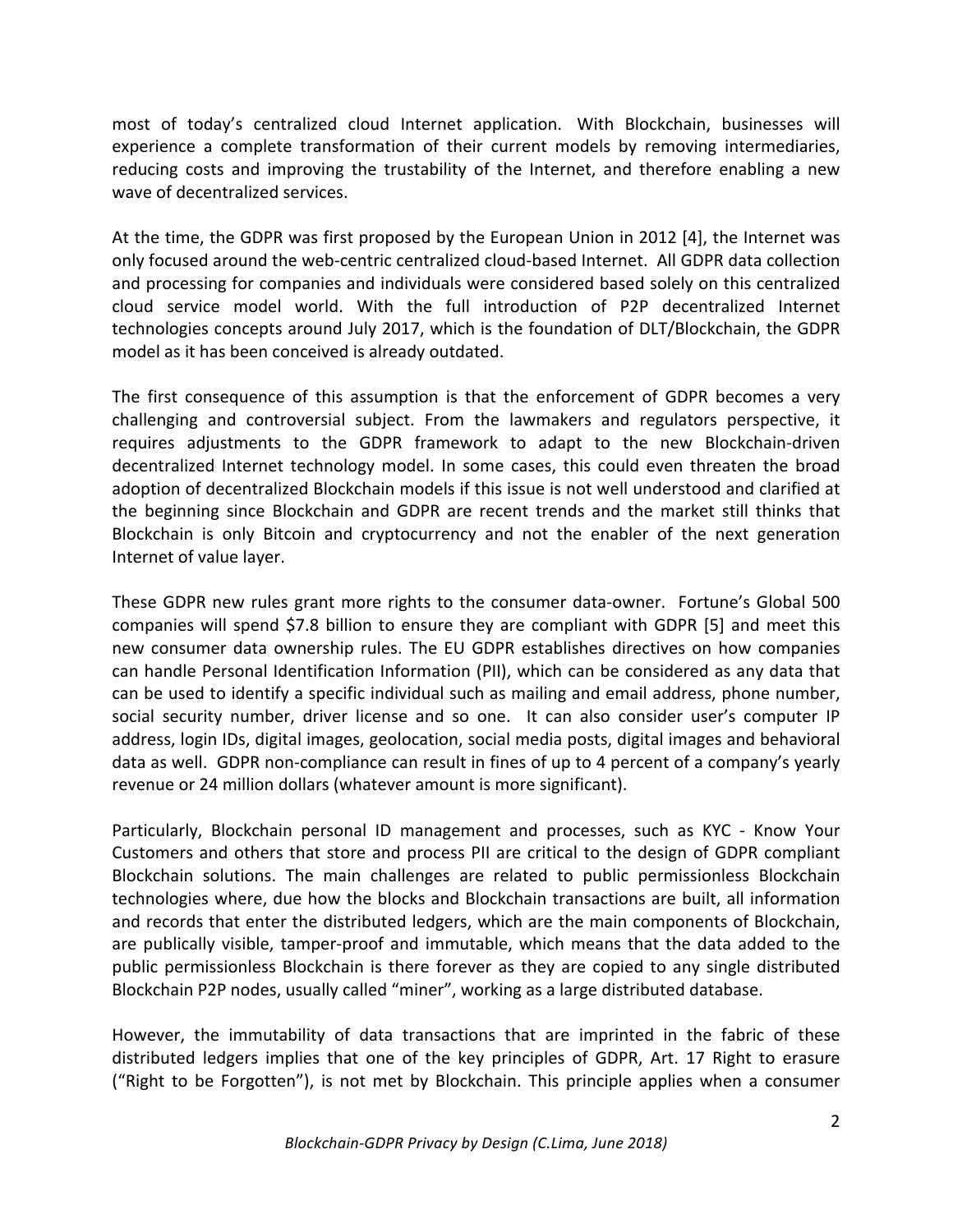requests the data provider, called the "controller", to erase their personal information and due to this immutability characteristics, the data cannot be removed.

However, to understand the mechanism how Blockchain works and how the data is stored in the Blockchain layer, it is necessary to introduce another two new Blockchain concepts which are cryptography and hashing. In Blockchain world all information is encrypted and hashed using specific algorithms and functions and then stored in the Blockchain distributed ledgers. Hashing is a one-way transformation of any input data to an unreadable 64 characters (SHA-256 hash algorithm) long sequence of fixed length, called hashed data [6]. Therefore, technically speaking, the consumer personal data and information, or other metadata, when stored in the Blockchain itself cannot be modified due the principle on how Blockchain works, as explained before. 

However, there are alternative solutions for this challenge, which is the adoption of off-chain data storage architectures where all GDPR sensitive information and data are stored off-chain in distributed or cloud-based servers and the hashes, which is a specific encryption of this data (the reference or linkage to this data), are stored in the Blockchain layer, which serves as control pointers to these data stored off-chain. These control pointers are not the real data themselves but a pseudonymization of the original data that is stored elsewhere in another database which is not subject to the issues regarding record immutability that Blockchain provides. Analyzing the particular case of GDPR Art. 17 "Right to be Forgotten"; when the consumer requests, the service provider can then erase the "linkability" of the Blockchain hash pointer to the data located in distributed off-chain servers and this solution should work for the purpose. 

In particular, GDPR Art.25 "Data Protection by Design and By Default" is the most interesting and maybe the most controversial article related to Blockchain, since anonymization techniques are also addressed by the GDPR. In Blockchain, the pseudoanonymization technique considered is hashing, as discussed above. However, there two interpretations for the pseudoanonym linkage using Blockchain - where the user's data creates the hash of this data. The first assumption is that when this linkage is established, it is no longer considered personal since data pseudonymisation is accomplished, but not anonymization. On the other hand, there may be still need some proof or mathematical validation, based on GDPR Art.25, that off-chain data linkage using hashing might have some small possibility of being compromised by brute force attack. Besides, there are other hashing and consensus algorithm techniques that are not even considered here, like the ones that allow the owner of smart contract transaction to validate it without revealing their personal data. The conclusion that all this points out is that this issue is a moving target as the introduction of Blockchain innovation is speeding up, and a legaltechnical battle lies ahead

Another challenge not yet completely addressed for the GDPR-Blockchain compliance is that due to the decentralized ownership model of the Blockchain technology, the data processors (data controller) cannot be held legally accountable as they are not clearly defined or specified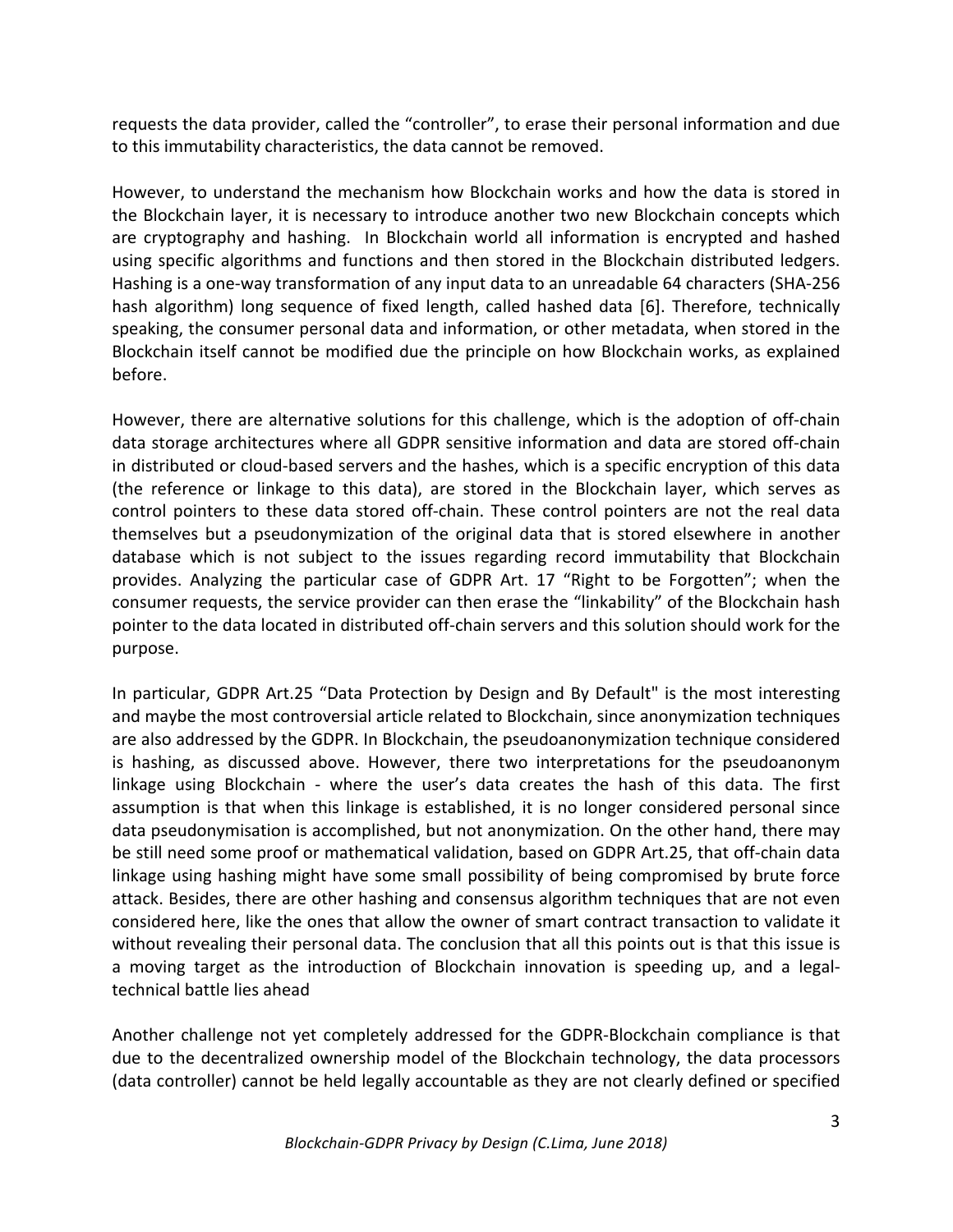since all ownership is decentralized.

A further improvement of this off-chain Blockchain-GDPR compliance architecture is to combine public Blockchain with trusted computing enclaves to enhance privacy and security levels of the Blockchain network. These enclaves are new hardware-coded trusted nodes that enable an extra layer of security and efficiency for off-chain transactions.

Personal information and identification (PII) are just one subset of what can be stored in the Blockchain. Other data types such as the public encrypted key and other types of hashed and encrypted data that points to some particular and specialized set of data, such as P2P network and nodes machine state ID and performance, consumer indexes and so one, can also be considered. Figure 1 shows this GDPR-Blockchain compliance architecture described above.



## **GDPR-Blockchain Compliant Architecture**

Fig.1 - GDPR-Blockchain Compliant Architecture

There are other variants of Blockchain, called Enterprise Blockchain, that is not affected as much as the public Blockchain types are. This type of private Blockchain can easily comply with